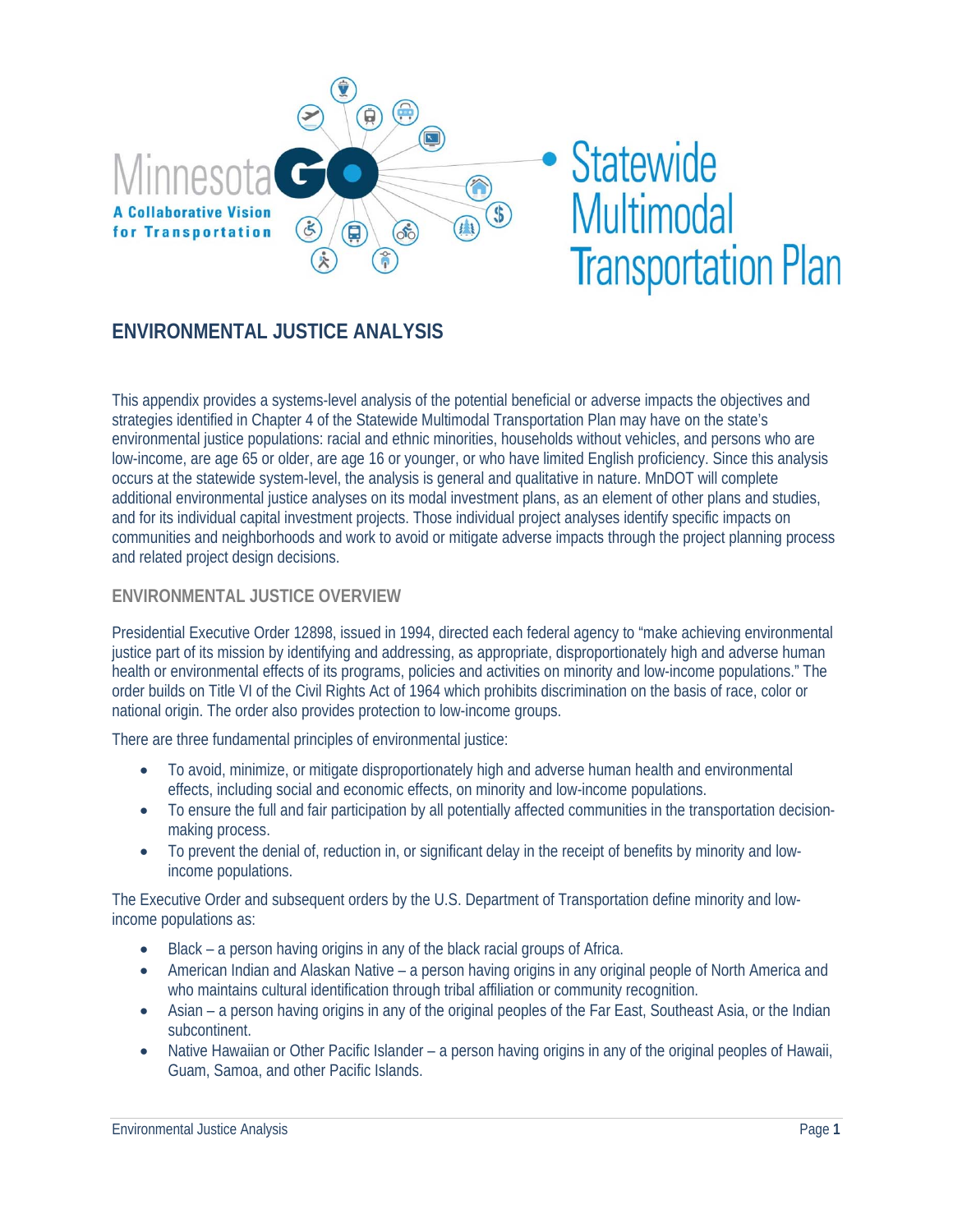- Hispanic a person of Mexican, Puerto Rican, Cuban, Central or South American, or other Spanish culture or origin, regardless of race.
- Low-income a person whose household income (or in the case of a community or group, whose median household income) is at or below the U.S. Department of Health and Human Services poverty guidelines.

While not specifically identified by Title VI or the Executive Order, MnDOT chooses to expand its Environmental Justice analyses to include persons age 65 and older, persons age 16 and younger, persons with limited English proficiency, and households with zero vehicles because these additional population groups have unique transportation needs.

**OVERVIEW OF MINNESOTA'S MINORITY, AGE 65 AND OLDER, AGE 16 AND YOUNGER, LIMITED ENGLISH PROFICIENCY, LOW-INCOME, AND ZERO-VEHICLE HOUSEHOLD POPULATIONS** 

Based on the most recent decennial U.S. Census, 5.3 million persons lived in Minnesota in 2010. Table 1 shows Minnesota's 2010 population based on race, ethnicity, age, limited English proficiency, low-income, and households with zero vehicles. As noted in the table:

- 85.3 percent of Minnesota's population is white
- Minnesota's black population is the state's largest minority population, closely followed by the Hispanic and Asian populations
- Persons age 65 and older account for 12.9 percent of the state's population, while those 16 and under account for 22.8 percent
- 10.6 percent of the state's population is below the poverty level
- 3.1 percent of those age 5 and older speak English "less than very well"
- Almost seven percent of Minnesotan households do not have a vehicle

|  | Table 1: Minnesota's Demographics, 2010 |  |
|--|-----------------------------------------|--|
|  |                                         |  |

| Population                                                                  | 2010<br>Population | <b>Percent of Total</b><br><b>Minnesota Population</b> |
|-----------------------------------------------------------------------------|--------------------|--------------------------------------------------------|
| Total Population <sup>1</sup>                                               | 5,303,925          | 100.0%                                                 |
| White Alone <sup>1</sup>                                                    | 4,524,062          | 85.3%                                                  |
| <b>Black Alone1</b>                                                         | 274,412            | 5.2%                                                   |
| American Indian and Alaska Native Alone <sup>1</sup>                        | 60,916             | 1.2%                                                   |
| Asian Alone <sup>1</sup>                                                    | 214,234            | 4.0%                                                   |
| Native Hawaiian or Other Pacific Islander Alone <sup>1</sup>                | 2,156              | $< 0.1\%$                                              |
| Some Other Race Alone <sup>1</sup>                                          | 103,000            | 1.9%                                                   |
| Two or More Races <sup>1</sup>                                              | 125,145            | 2.4%                                                   |
| Hispanic <sup>1</sup>                                                       | 250,258            | 4.7%                                                   |
| Age 65 and older <sup>1</sup>                                               | 683,121            | 12.9%                                                  |
| Age 16 and under <sup>1</sup>                                               | 1,209,188          | 22.8%                                                  |
| Persons below the poverty level <sup>2,3</sup>                              | 542,133            | 10.6%                                                  |
| Persons age 5 and older who speak English "less than very<br>$Well''^{2,4}$ | 153,772            | 3.1%                                                   |
| Households with zero vehicles <sup>2,5</sup>                                | 144,242            | 6.9%                                                   |

Source: 2010 U.S. Census

1Data from 2010 Census Summary File 1.

2Data from 2006-2010 American Community Survey 5-year Estimates.

3For persons below the poverty level, the total Minnesota estimated population was 5,119,104.

4Includes those who speak Spanish, Russian, Hmong, Vietnamese and African Languages. Total estimated Minnesota population age 5 and older was 4,889,304.

5Total estimated households in Minnesota was 2,085,917.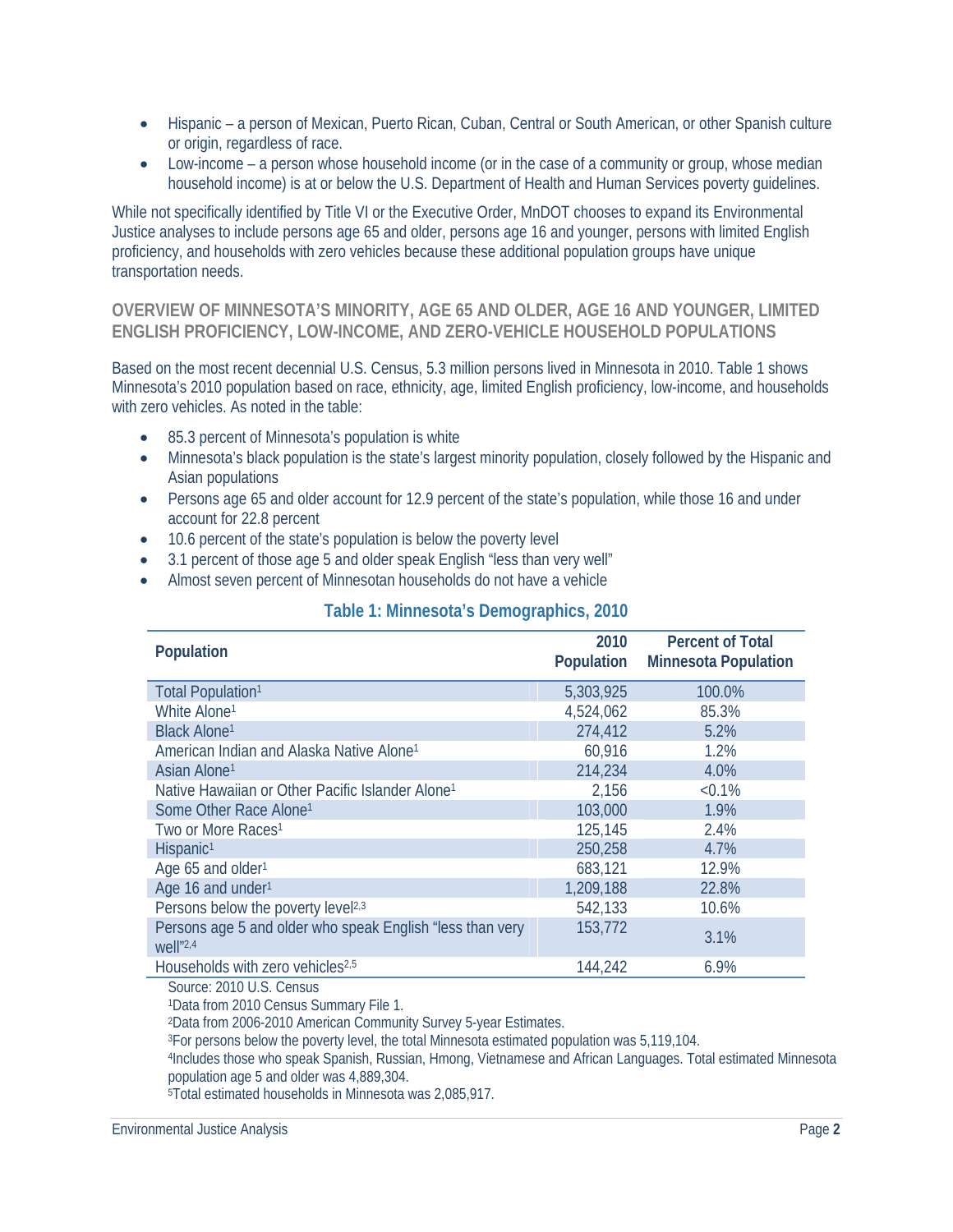While Table 1 provides a statewide overview, population is not evenly distributed across the state. Tables 2-6 provide a breakdown of these populations based on MnDOT Districts (Figure 1). Table 2 provides a breakdown of minority and ethnic populations within each District. As shown in Table 2, the Metro District, which includes the Twin Cities metropolitan area, has the largest populations. The 2010 Census data shows that the Metro District has:

- 54.7 percent of the state's total population
- The majority of the state's minority populations: 87.2 percent of the state's black population, 85.8 percent of the state's Asian population, and 67.3 percent of the state's Hispanic population

District 2 has the state's largest American Indian population.

Outside of the Metro District, District 6 has the state's largest black, Asian, and Hispanic populations.



 **Figure 1: MnDOT Transportation Districts**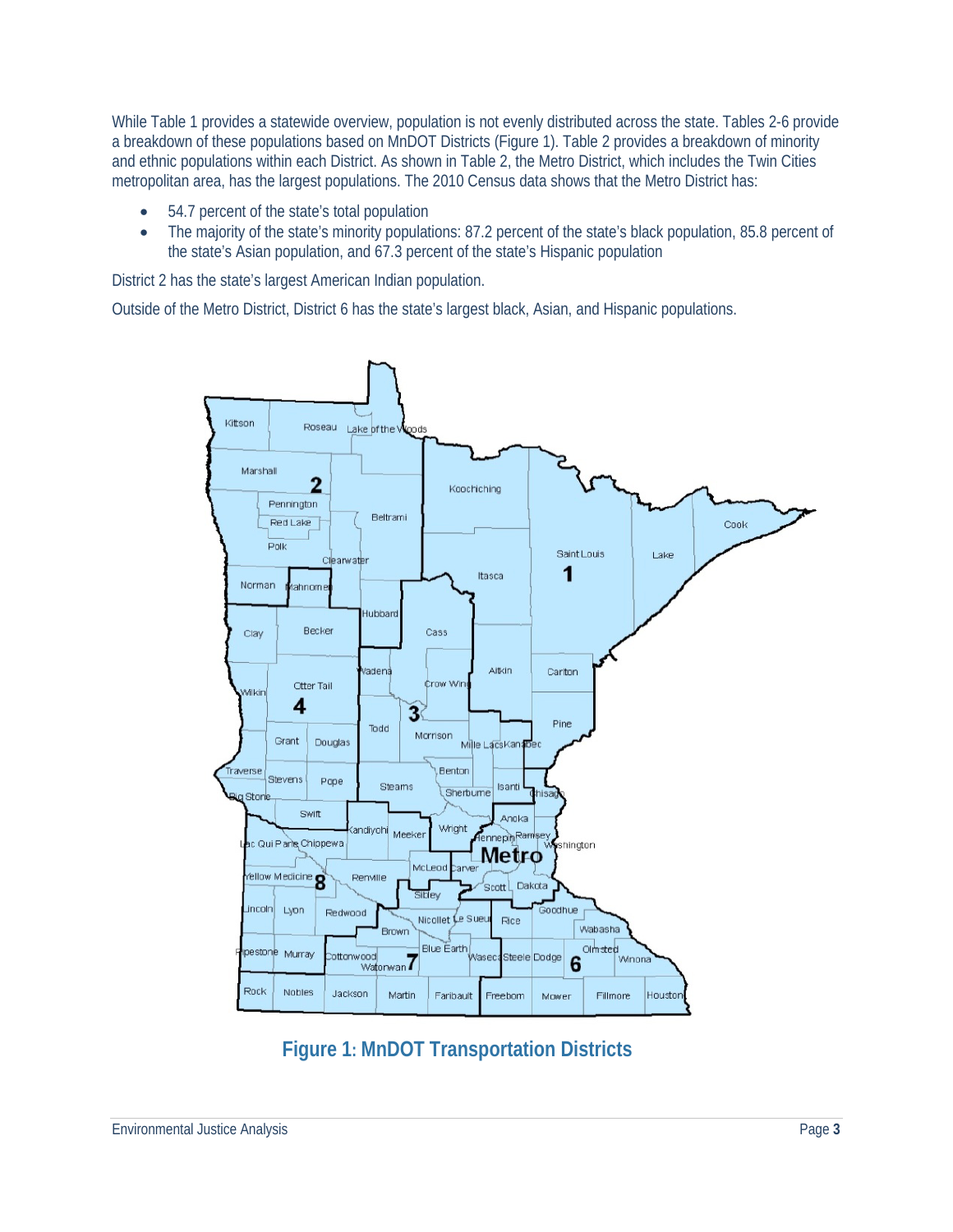### **Table 2: Minnesota's Demographics by MnDOT District, 2010**  Minority Populations within each District and Percentage of Total District Population

| <b>MnDOT</b><br><b>District</b> | <b>Total</b><br>Population | White<br>Alone | <b>Black</b><br>Alone | American<br>Indian or<br>Alaskan<br><b>Native</b><br>Alone | Asian<br>Alone | <b>Native</b><br>Hawaiian and<br><b>Other Pacific</b><br><b>Islander Alone</b> | Some<br>Other<br>Race<br>Alone | Two or<br><b>More</b><br>Races | Hispanic |
|---------------------------------|----------------------------|----------------|-----------------------|------------------------------------------------------------|----------------|--------------------------------------------------------------------------------|--------------------------------|--------------------------------|----------|
| 1                               | 355,975                    | 330,743        | 4,146                 | 10,250                                                     | 2,336          | 98                                                                             | 837                            | 7,565                          | 4,469    |
|                                 |                            | 92.9%          | 1.2%                  | 2.9%                                                       | 0.7%           | $< 0.1\%$                                                                      | 0.2%                           | 2.1%                           | 1.3%     |
| $\overline{2}$                  | 163,701                    | 145,447        | 913                   | 11,446                                                     | 1,174          | 34                                                                             | 1,149                          | 3,538                          | 4,157    |
|                                 |                            | 88.8%          | 0.6%                  | 7.0%                                                       | 0.7%           | $< 0.1\%$                                                                      | 0.7%                           | 2.2%                           | 2.5%     |
| $\overline{3}$                  | 645,447                    | 606,625        | 9,531                 | 7,265                                                      | 7,021          | 230                                                                            | 4,641                          | 10,134                         | 13,846   |
|                                 |                            | 94.0%          | 1.5%                  | 1.1%                                                       | 1.1%           | $< 0.1\%$                                                                      | 0.7%                           | 1.6%                           | 2.2%     |
| 4                               | 242,153                    | 226,484        | 1,792                 | 6,240                                                      | 1,655          | 79                                                                             | 1,581                          | 4,322                          | 5,481    |
|                                 |                            | 93.5%          | 0.7%                  | 2.6%                                                       | 0.7%           | $< 0.1\%$                                                                      | 0.7%                           | 1.8%                           | 2.3%     |
| <b>Metro</b>                    | 2,903,454                  | 2,297,977      | 239,368               | 21,230                                                     | 183,899        | 1,272                                                                          | 74,655                         | 85,053                         | 168,393  |
|                                 |                            | 79.1%          | 8.2%                  | 0.7%                                                       | 6.3%           | $< 0.1\%$                                                                      | 2.6%                           | 2.9%                           | 5.8%     |
| 6                               | 494,684                    | 451,152        | 12,389                | 1,717                                                      | 12,010         | 197                                                                            | 8,918                          | 8,301                          | 24,805   |
|                                 |                            | 91.2%          | 2.5%                  | 0.4%                                                       | 2.4%           | $< 0.1\%$                                                                      | 1.8%                           | 1.7%                           | 5.0%     |
| $\overline{7}$                  | 284,320                    | 264,215        | 4,120                 | 922                                                        | 4,121          | 74                                                                             | 7,194                          | 3,674                          | 17,112   |
|                                 |                            | 92.9%          | 1.5%                  | 0.3%                                                       | 1.5%           | $< 0.1\%$                                                                      | 2.5%                           | 1.3%                           | 6.0%     |
| 8                               | 214,191                    | 201,419        | 2,153                 | 1,846                                                      | 2,018          | 172                                                                            | 4,025                          | 2,558                          | 11,995   |
|                                 |                            | 94.0%          | 1.0%                  | 0.9%                                                       | 0.9%           | 0.1%                                                                           | 1.9%                           | 1.2%                           | 5.6%     |

Source: 2010 U.S. Census

As shown in Table 3, District 4 has the largest percentage (17.9 percent) of persons age 65 and older. The Metro District has the smallest percentage (10.8 percent) of those age 65 and older. Metro District has the highest percentage of those age 16 and younger (23.2 percent), while District 1 has the smallest percentage (19.2 percent) of those 16 and younger.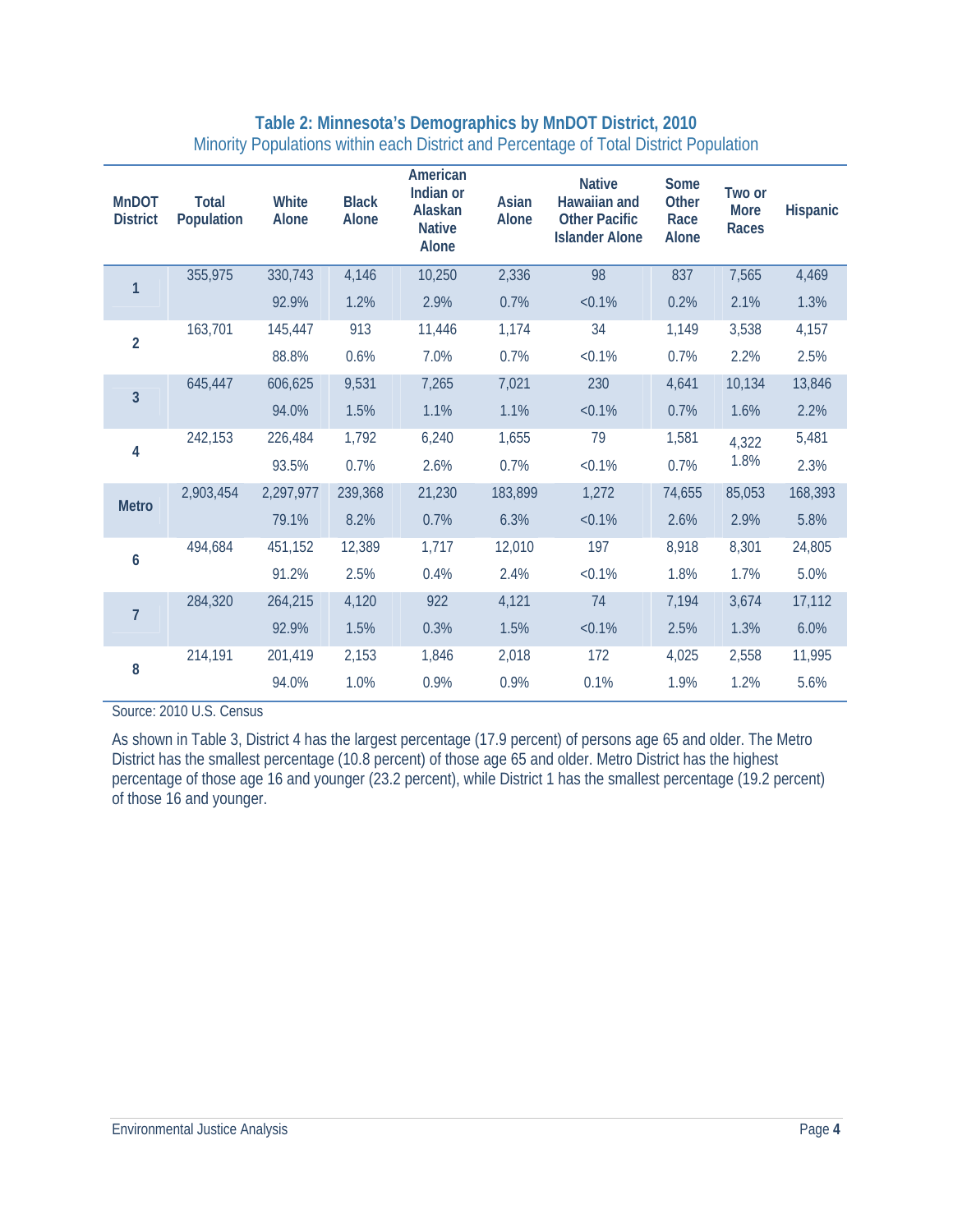#### **Table 3: Persons Age 65 and Older and Age 16 and Under**  Senior and Youth Populations within each District and Percentage of Total District Population

| <b>MnDOT</b>    | <b>Total District</b> |                                | Age 65 and Older                                      | Age 16 and Under               |                                                       |  |
|-----------------|-----------------------|--------------------------------|-------------------------------------------------------|--------------------------------|-------------------------------------------------------|--|
| <b>District</b> | Population            | <b>Estimated</b><br>population | <b>Estimated percent</b><br>of district<br>population | <b>Estimated</b><br>population | <b>Estimated percent</b><br>of district<br>population |  |
| 1               | 355,975               | 61,059                         | 17.2                                                  | 68,333                         | 19.2                                                  |  |
| $\overline{2}$  | 163,701               | 27,134                         | 16.6                                                  | 37,071                         | 22.7                                                  |  |
| 3               | 645,447               | 83,735                         | 13.0                                                  | 156,826                        | 24.3                                                  |  |
| $\overline{4}$  | 242,153               | 43,336                         | 17.9                                                  | 51,612                         | 21.3                                                  |  |
| <b>Metro</b>    | 2,903,454             | 312,997                        | 10.8                                                  | 673,650                        | 23.2                                                  |  |
| $\mathbf 6$     | 494,684               | 72,355                         | 14.6                                                  | 112,163                        | 22.7                                                  |  |
| 7               | 284,320               | 45,054                         | 15.9                                                  | 60,923                         | 21.4                                                  |  |
| 8               | 214,191               | 37,451                         | 17.5                                                  | 48,610                         | 22.7                                                  |  |

Source: Source: 2010 U.S. Census

Using American Community Survey data, Table 4 shows the estimated number of persons below the poverty level. The Census Bureau estimated 10.6 percent, or approximately 542,133 Minnesotans, were below poverty thresholds in the past twelve months. District 1 and 2 have the highest percentage of their populations below the poverty level, 13.8 percent and 13.9 percent respectively.

### **Table 4: Persons Below the Poverty Level**  Persons in Poverty within each District and Percentage of Total District Population

| <b>MnDOT District</b> | <b>Estimated district</b><br>population | <b>Estimated district</b><br>population below poverty | <b>Estimated percent</b><br>below poverty |
|-----------------------|-----------------------------------------|-------------------------------------------------------|-------------------------------------------|
| 1                     | 341,962                                 | 47,111                                                | 13.8                                      |
| $\mathfrak{p}$        | 158,108                                 | 22,013                                                | 13.9                                      |
| $\overline{3}$        | 618,770                                 | 64,375                                                | 10.4                                      |
| 4                     | 231,320                                 | 27,212                                                | 11.8                                      |
| <b>Metro</b>          | 2,812,955                               | 279,690                                               | 9.9                                       |
| 6                     | 473,462                                 | 46,821                                                | 9.9                                       |
| 7                     | 273,660                                 | 33,905                                                | 12.4                                      |
| 8                     | 208,867                                 | 21,006                                                | 10.1                                      |

Source: 2006-2010 American Community Survey 5-Year Estimates

A person's inability to speak English, at least moderately well, can be a barrier to participation in the transportation planning process. The American Community Survey estimates the number of individuals age 5 years and older who speak English "less than very well." Table 5 compares this data by MnDOT district based on some of the common non-English languages spoken in Minnesota – Spanish, Russian, Hmong, Vietnamese, and African languages. The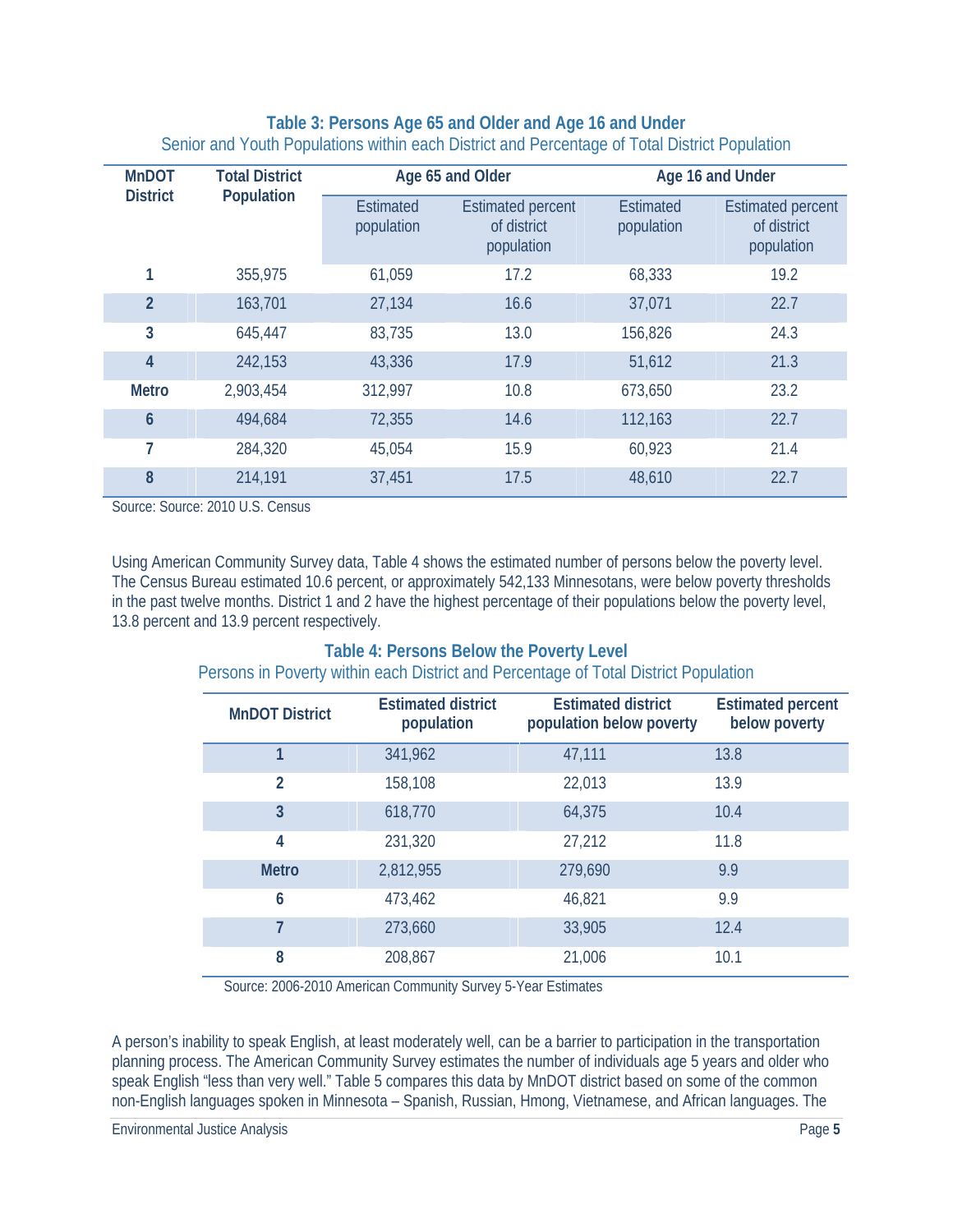majority (89.7 percent) of Minnesota's population age 5 years and older speak only English. Of those that speak English "less than very well," the majority reside in the Metro District.

#### **MnDOT District Estimated population age 5 and older Estimated persons who speak English "less than very well"**  Spanish Russian Hmong Vietnamese African Languages Estimated population Estimated percent of district population Estimated population Estimated percent of district population Estimated population Estimated percent of district population Estimated population Estimated percent of district population Estimated population Estimated percentof district population **1** 355,212 1,241 0.3 49 <0.0 127 <0.0 111 <0.0 34 <0.0 **2** 152,378 672 0.4 59 <0.0 17 <0.0 70 <0.0 21 <0.0 **3** 589,844 4,521 0.8 410 0.1 152 <0.0 614 0.1 778 0.1 **4** 225,841 1,475 0.7 34 <0.0 13 <0.0 146 0.1 434 0.2 **Metro** 2,663,752 59,011 2.2 5,972 0.2 24,445 0.9 9,282 0.3 21,554 0.8 **6** 456,814 8,689 1.9 137 <0.0 237 0.1 790 0.2 2,252 0.5 **7** 265,148 5,470 2.1 23 <0.0 77 <0.0 245 0.1 368 0.1 **8** 200,315 3,309 1.7 9 <0.0 358 0.2 67 <0.0 499 0.2

#### **Table 5: Population Age 5 and Older Who Speak English "Less Than Very Well" by MnDOT District**  Limited English Populations within each District and Percentage of Total District Population

Source: 2006-2010 American Community Survey 5-Year Estimates

Households with zero vehicles are another demographic variable that was used to identify populations that may have a greater reliance on transit and non-motorized vehicle services. Table 6 shows the estimated number of Minnesota households that had zero vehicles. The American Community Survey estimated that 6.9 percent, or approximately 144,242 Minnesota households, do not have a vehicle.

## **Table 6: Households with Zero Vehicles**

Zero Vehicle Populations within each District and Percentage of Total District Population

| <b>MnDOT District</b> | <b>Estimated</b><br>households | <b>Estimated households</b><br>with zero vehicles | Percent of estimated<br>households with<br>zero vehicles |
|-----------------------|--------------------------------|---------------------------------------------------|----------------------------------------------------------|
|                       | 152,820                        | 11,813                                            | 7.7                                                      |
| $\overline{2}$        | 66,152                         | 4,007                                             | 6.1                                                      |
| 3                     | 245,330                        | 11,364                                            | 4.6                                                      |
| 4                     | 99,967                         | 5,653                                             | 5.7                                                      |
| <b>Metro</b>          | 1,130,045                      | 88,610                                            | 7.8                                                      |
| 6                     | 192,209                        | 11,348                                            | 5.9                                                      |
|                       | 112,071                        | 6,674                                             | 6.0                                                      |
| 8                     | 87,323                         | 4,773                                             | 5.5                                                      |

Source: 2006-2010 American Community Survey 5-Year Estimates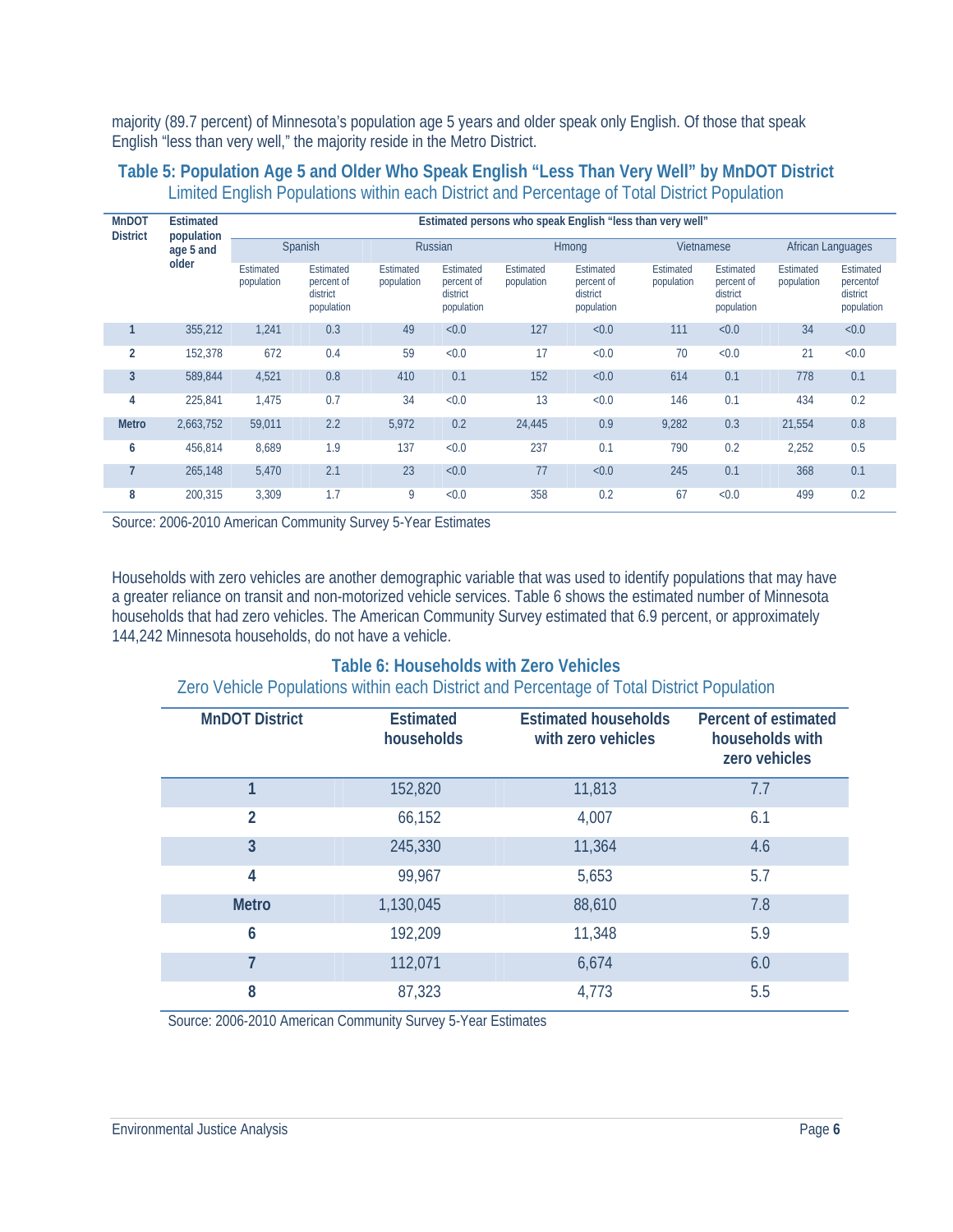#### **PLAN OBJECTIVES RELATED TO MINORITY, AGE 65 AND OLDER, AGE 16 AND YOUNGER, LIMITED ENGLISH, LOW-INCOME, AND ZERO-VEHICLE HOUSEHOLD POPULATIONS**

As described in Chapters 1 and 4, the Statewide Multimodal Transportation Plan identifies policy objectives and strategies to steer Minnesota in a direction to achieve the Minnesota GO 50-year vision and guiding principles. The Vision and Guiding Principles recognize Minnesota's aging and increasingly diverse population as a challenge and opportunity for Minnesota over the next 50 years. This demographic shift will increase the urgency to improve accessibility of the transportation system. One of the vision statements calls for a transportation system that is accessible regardless of socio-economic status or individual ability. This statement speaks directly to the positive impacts that an accessible transportation system can provide – both in terms of cost and service area. In contrast, a transportation system that has limited accessibility becomes a considerable barrier to the quality of life.

The Vision and Guiding Principles also acknowledge the importance of the state's transportation system in maintaining the state's economic competitiveness. Economic competitiveness can be defined as simply as jobs or as broadly as building a solid education system as the foundation to provide an educated work force.

Finally, the Vision and Guiding Principles note that transportation influences the health of people and the environment. They state that the transportation system should be designed so that it is compatible with natural systems and minimizes resource use and pollution. Transportation decisions directly and indirectly influence air quality, water quality and noise. Land use and transportation conducive to active living can also influence Minnesotans' health. By seeking ways to avoid, minimize and mitigate transportation's impact on the environment, Minnesotans' quality of life will improve.

The following statements provide examples of what implementing the Minnesota GO Vision and Guiding Principles could mean. These statements are not meant to be all-inclusive, but instead to provide a few examples of potential outcomes.

- Reliable and affordable transit options for people who cannot or choose not to operate a personal vehicle in rural and urban areas
- Connected options to walk and bike
- Waterways, rail, transitways, roads, trails, airports, and pipelines integrated and strategically located to enable critical connections for Minnesota's businesses and communities
- An integrated network of streets, roads, and highways that collectively support freight, mass transit, nonmotorized transportation and personal vehicles

The Statewide Multimodal Transportation Plan builds on the foundation provided by the Minnesota GO Vision and Guiding Principles. The objectives and strategies are written to meet the Vision, follow the Guiding Principles, and address the challenges and opportunities identified during the visioning process.

The Plan identifies six policy objectives:

- Accountability, Transparency and Communication
- Traveler Safety
- Transportation in Context
- Critical Connections
- **•** Asset Management
- System Security

Each of these objectives includes a series of strategies to achieve the stated objective.

At a statewide system-level, the six objectives and their related strategies have a positive impact on minority, age 65 and older, age 16 and younger, limited English proficiency, low-income, and zero-vehicle household populations as well as other Minnesotans. Examples of the potential benefits for each objective are summarized below.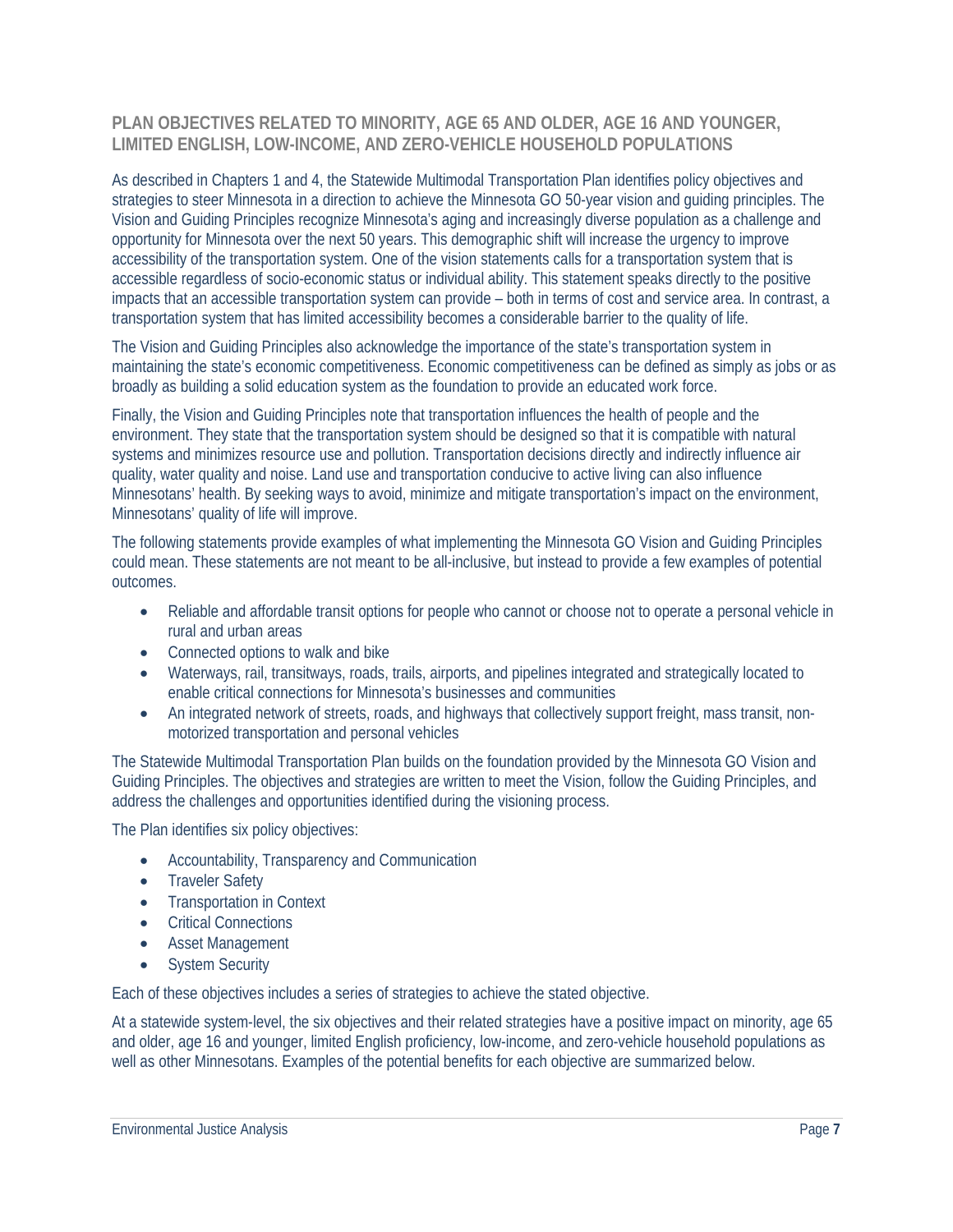#### **Accountability, Transparency and Communication**

Maintaining the public's trust is crucial. A key part of that trust is ensuring that everyone, regardless of income, age, or ability, has the opportunity to be heard throughout the transportation decision making process. This objective seeks to make transportation decisions through processes that:

- Are open and supported by data and analysis.
- Provide for and support coordination, collaboration, and innovation.
- Ensure efficient and effective use of public resources.

#### *Benefits*

- Public engagement activities that provide opportunities for all transportation users.
- Improved coordination and collaboration among transportation partners to improve efficiencies and identify cost savings.
- Education activities to better inform stakeholders and the general public on how the transportation decision making process works.
- Regular reporting of performance measures and targets to improve accountability of public resources.

#### **Traveler Safety**

Safety remains a top priority for MnDOT and its transportation partners. This objective seeks to:

- Safeguard travelers, transportation facilities and services.
- Apply proven strategies to reduce fatalities and serious injuries for all travel modes.

#### *Benefits*

- Applying an integrated safety approach such as Toward Zero Deaths to all transportation modes.
- Continued collaboration and coordination on safety campaigns.
- Planning, designing, operating and maintaining transportation systems in a manner that considers the safety of all users regardless of income or ability.
- Implementing a statewide trauma system to reduce emergency response time and increase survival rates.

#### **Transportation in Context**

Transportation decisions affect more than just the transportation system. They can affect natural resources, such as air and water, and cultural resources, such as historic buildings and sacred lands. They can also influence economic activity. Stated simply, transportation decisions can affect an individual's day-to-day life. The goal of this objective is to recognize there is no one-size-fits-all solution and that transportation decisions should be made in a manner that:

- Respect and complement the natural, cultural and social context
- Integrate land uses and transportation systems to leverage public and private investments

#### *Benefits*

- Continued implementation of Context Sensitive Solutions to better balance the needs of all transportation stakeholders.
- Increased coordination between land use and transportation decisions to identify cost efficiencies and encourage walking and bicycling.
- Coordination among transportation partners to identify ways to avoid, minimize and mitigate adverse impacts of transportation decisions.
- Collaboration with transportation partners to create and maintain jobs through transportation investments.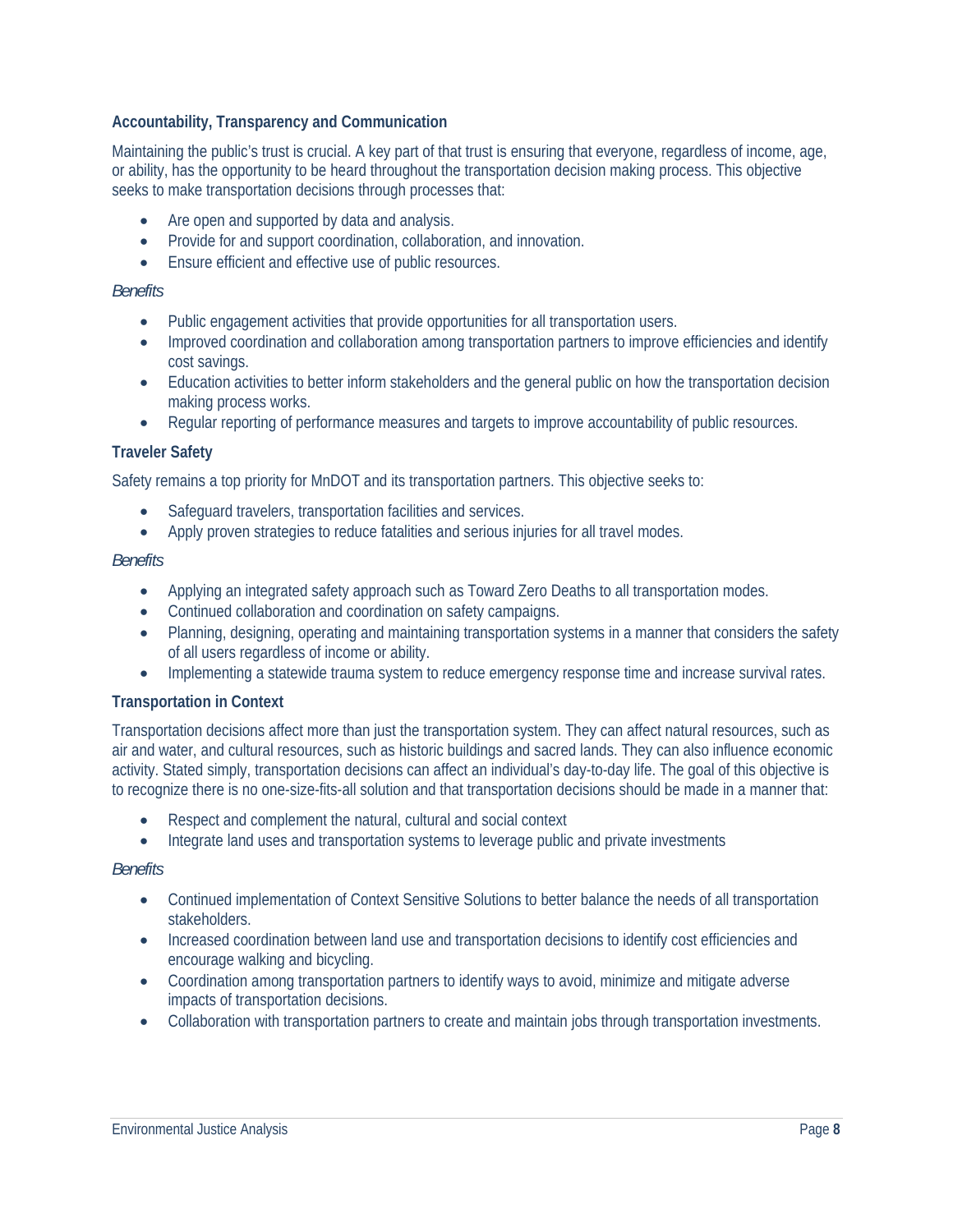#### **Critical Connections**

Every day people and goods move within and between a neighborhood, community, region, state, nation and the world using a variety of connections. While many connections can be viewed as important, transportation agencies have finite resources. This objective seeks to:

- Identify connections that are essential for Minnesotan's prosperity and quality of life
- Invest to maintain and improve these essential connections
- Consider new connections that could improve Minnesotan's prosperity and quality of life

#### *Benefits*

- Increased transportation options such as transit, bicycle, pedestrian, intercity bus, and intercity passenger rail.
- Improved multimodal connections to key resources and amenities throughout communities.
- Enhanced communication between transportation partners to identify and remove barriers, increase collaboration, and share resources.
- Improved accessibility to the transportation system regardless of income or ability.

#### **Asset Management**

Asset management seeks to cost-effectively operate, maintain and improve transportation assets once they are built or purchased. Transportation assets include all aspects of the transportation system such as roads, trails, rail trackage, and buses. Given limited resources, it is essential to identify priorities and make the appropriate trade-offs when necessary. The goal of this objective is to:

- Strategically maintain and operate transportation assets.
- Rely on data, partners' needs and public expectations to inform the transportation decision making process.
- Use technology and innovation to improve the efficiency and performance of transportation assets.
- Recognize the transportation system may change over time.

#### *Benefits*

- Investment decisions that give priority to maintaining and operating key transportation assets.
- Consideration of safety, operations and maintenance needs during planning and programming to better reflect the full cost of decisions.
- Transportation systems that are operated and maintained based on identified priorities.
- A decision-making process that considers the potential impacts investment decisions may have to the state's economy, environment and quality of life.

#### **System Security**

Transportation security has grown in importance due to the impacts of man-made and natural disasters. During emergencies, the transportation system must support the public's well-being by ensuring access to medical facilities, food and supplies. Efforts can also be taken to better protect the transportation system from potential threats such as floods. The goal of this objective is to:

- Reduce system vulnerability
- Ensure system redundancy to meet essential travel needs during emergencies

#### *Benefits*

- Coordinated response plans that ensure mitigation, response and recovery activities are timely and effective.
- A statewide communication system for public safety providers that allows emergency responders from different organizations to communicate with each other.